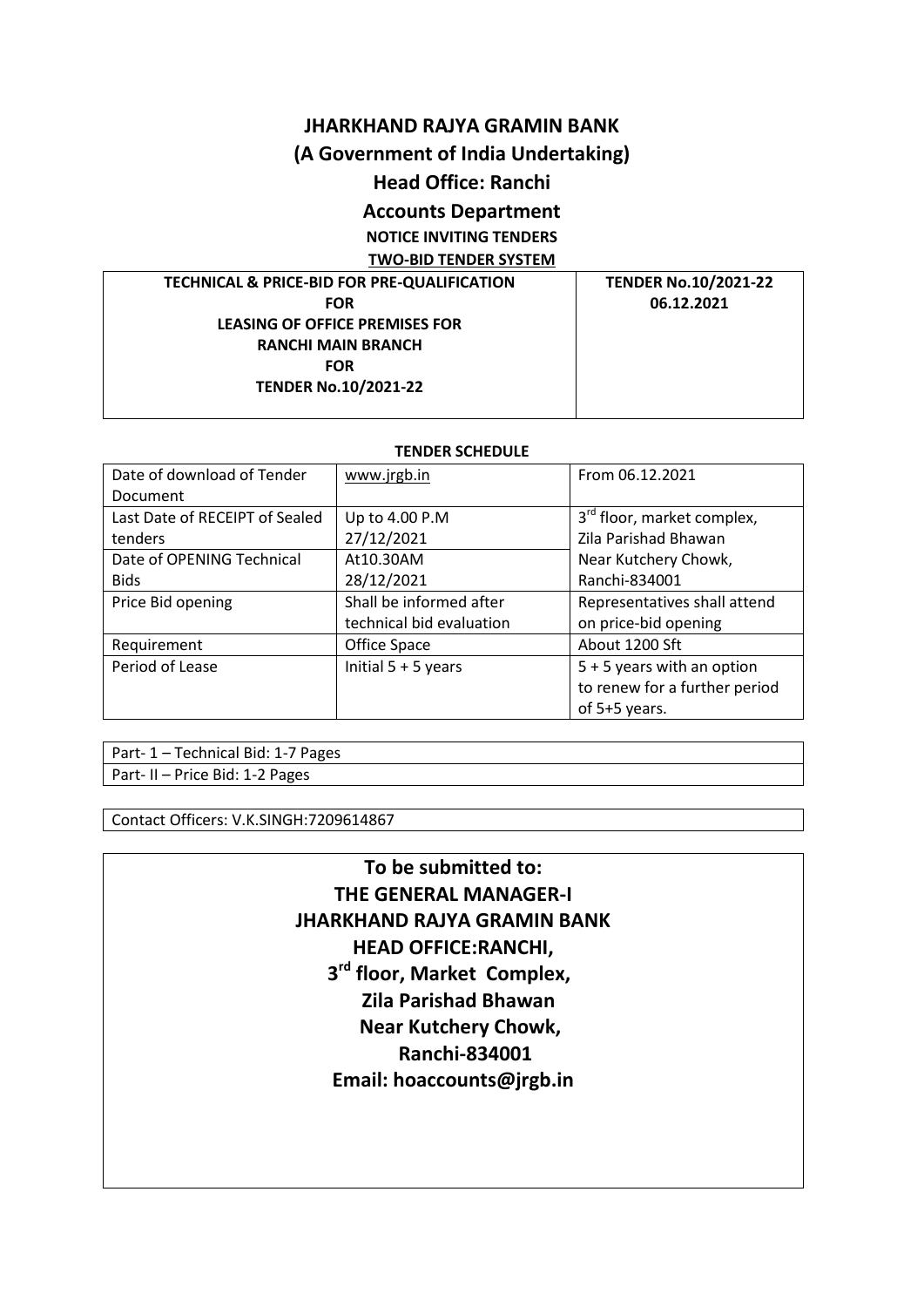# **JHARKHAND RAJYA GRAMIN BANK**

# **(Sponsored by State Bank of India) Head Office :: RANCHI PREMISES REQUIRED ON LEASE**

**JHARKHAND RAJYA GRAMIN BANK** (JRGB) invites offers from owners/Power of Attorney holders for premises on lease rental basis for Commercial / Office use having Carpet area of about 1200 Sqft for Ranchi Main Branch in and surrounding 1 Km radius of Main road or from Albert Ekka Chowk towards the Hinu chowk around Main road, Ranchi.

The Premises should have all facilities including adequate power load, water supply, parking space, space for keeping generator, V-SAT, good frontage (free of cost). The entire space should preferably be on Ground, 1st & 2"d floors. Premises should be ready for possession / occupation.

## **Tender Document Availability**

The format for submission of the technical bid containing detailed parameters, terms and conditions and price bid can be downloaded from JRGB website www.jrgb.in from 06/12/2021 to 27/12/2021.

#### **Submission of Tender**

The offers in a sealed cover complete in all respects should be submitted to the General Manager-I, Jharkhnad Rajya Gramin Bank, Head Office, 3<sup>rd</sup> floor, Market Complex, Kutchery Chowk, Ranchi-834001 on or before 4.00 PM on 27.12.2021

The JRGB reserves the right to accept or reject any or all offers without assigning any reason therefore. Brokers will not be entertained.

**General Manager- 1**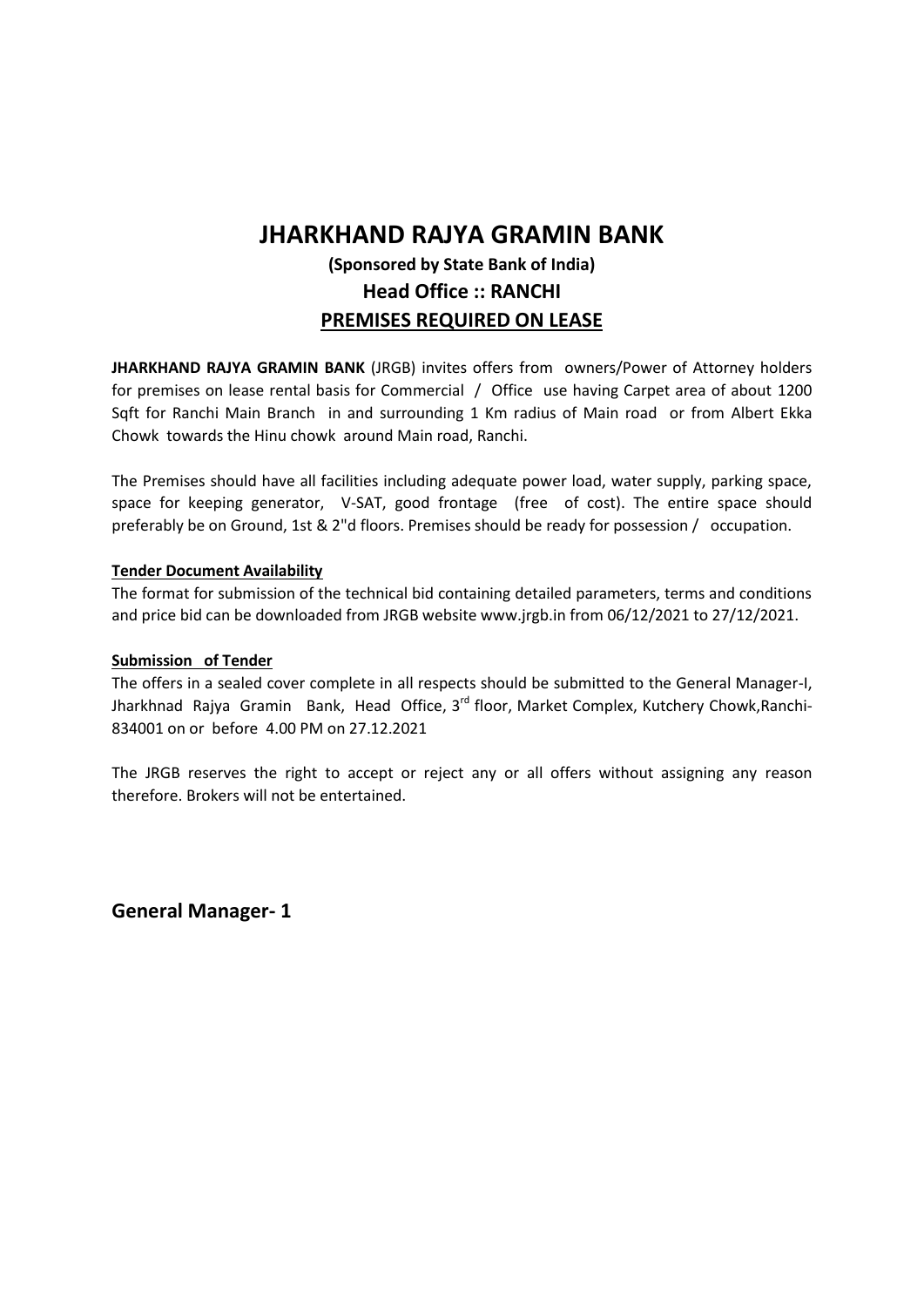# **TECHNICAL BID (COVER- A) (TO BE SUBMITTED IN A SEPARATE SEALED ENVELOPE)**

#### **JHARKHAND RAJYA GRAMIN BANK,**

**Head Office :Ranchi ,** 

**3 rd floor, Market Complex,**

#### **Kutchery Chowk,Ranchi-834001**

#### **OFFER/LEASING OF OFFICE PREMISES**

This tender consists of two parts viz. the **Technical Bid** having terms and conditions, details of offer and the **Price Bid.**

The Technical Bid and Price Bid for the proposal should be kept in separate sealed envelopes and these two envelopes be placed in a single cover super scribing **"Tender for leasing of Premises for RanchiMain Branch "** and submit to JHARKHAND RAJYA GRAMIN BANK, Head Office, 3 rd floor, Market Complex, Kutchery Chowk,Ranchi-834001, through post /courier or submitted to the

Chief Manager, Accounts on the abovementioned address.

#### **Important points of parameters:** 1 Carpet Area (As per BIS Code IS:3861-2002 (Second at Ground, First & Second Floors Revision)) Approximately 1200 Sqft for Ranchi Main Branch Preferably It should be ready for occupation 2 Covered Parking Space Preferable - 300sft 3 Open parking area Approx 500 Sft in open parking area for customers to be provided free of cost/rent/premium. 4 Amenities 24 hours water facility, Generator power back up, ,LIFT, Facility to install RF tower(connectivity)on the roof etc 5 Possession Ready possession / occupation 6 Premises under construction 7 Desired location In and surrounding 1 KM radius of Main road or from Albert Ekka Chowk towards the Hinu chowk around Main road , Ranchi. 8 Preference Premises duly completed in all respects with required occupancy certificate and other statutory approvals of local civic authority 9 Unfurnished premises May be considered and Bank will get the interior and furnishing work as per requirement. 10 Initial period of lease  $\overline{5} + 5$  years with an option to renew for a further period of 5+5years. 11 Selection procedure Techno-commercial evaluation by mark base. The bid which will have 70 marks out of 100 marks in the evaluation will be eligible for opening of price bid , However committee's decision will be final in this regard. 12 Validity of offer 4 months from the date of submission of the offer 13 Stamp duty / registration charges To be shared in the ratio of50:50. 14 Fitment Period Building should be ready to shift availability

**The successful bidder shall handover the vacant possession of the premises to the Bank within 60 days before commencement of lease for carrying out interior furnishing works as per Bank's requirement. It is clarified that Bank shall not be liable for any rent/ premium etc. to the successful bidder during the aforesaid period of 60 days.**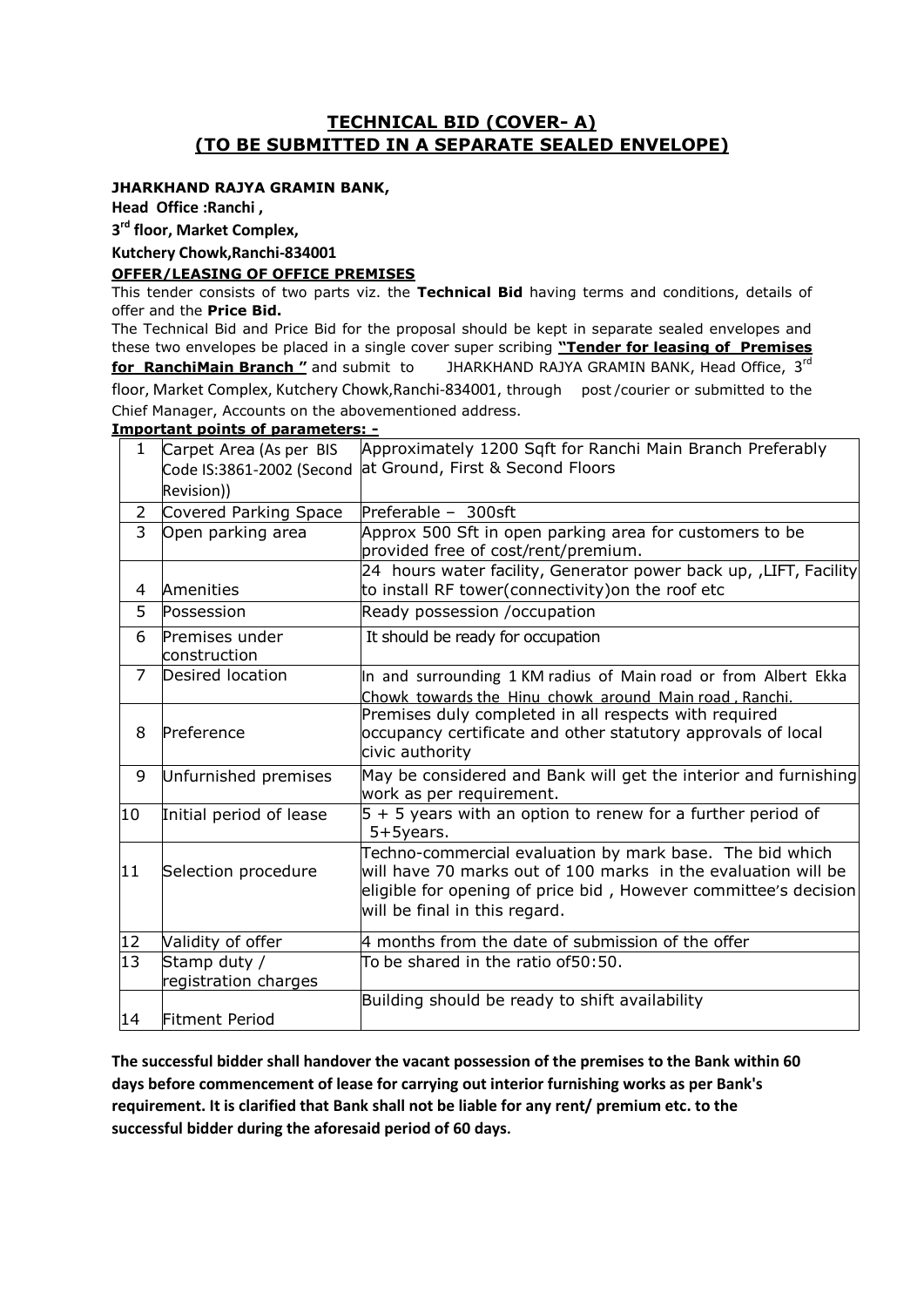#### **TERMS AND CONDITIONS**

1.1 The successful bidder should have clear and absolute title to the premises. The Bank shall obtain legal title investigation report from the JRGB empanelled advocate at own cost which shall be reimbursed by the successful bidder. The successful bidder will have to execute the lease deed as per the standard terms and conditions finalized by the JRGB for the purpose, and the stamp duty and registration charges of the lease deed will be shared equally (50:50) by the lessors and the Bank. The initial period of lease will be 5 years and will be further renewed for 5 years (viz. total lease period 10 years) with requisite exit clause to facilitate full / part de-hiring of space by the Bank only during the tenure of the lease by serving three (3) months prior notice. As regards increase or decrease in rents payable, increase in rent if any shall be subject to market conditions & to a maximum ceiling of 25% after initial term of 5 years is completed. After 10 years, rent can be negotiated and finalized with mutual agreement so that new lease can be executed for further term of 5 +5 years.

1.2 Tender document received by the JRGB after due date and time i.e. 27.12.2021 after 4.00 PM shall be rejected.

1.3 The bidders/lessors are requested to submit the tender documents in separate envelope superscribed on top of the envelope as Technical or commercial as the case may be (TECHNICAL BID AND PRICE BID) duly filled in with relevant documents/information at the following address: All columns of the tender documents must be duly filled in and no column should be left blank. All pages of the tender documents (Technical and Price Bid) are to be signed by the authorized signatory of the tenderer. Any overwriting or use of white ink is to be duly initialed by the tenderer. The JRGB reserves the right to reject the incomplete tenders.

1.4 The offer should remain valid at least for a period of 4 (four) months to be reckoned from the last date of submission of offer i.e. 27/12/2021

1.5 There should not be any deviation in terms and conditions as have been stipulated in the tender documents. However, in the event of imposition of any other conditions, which may lead to a deviation with respect to the terms and conditions as mentioned in the tender document, the lessor is required to attach a separate sheet "list of deviations", if any.

1.6 The Technical Bid will be opened on 28/12/2021 at 10.30 AM in the presence of tenderers who choose to be present at JHARKHAND RAJYA GRAMIN BANK, Head Office, 3<sup>rd</sup> floor, Market Complex, Kutchery Chowk, Ranchi-834001. All tenderers are advised in their own interest to be present on that date at the specified time.

1.7 The JRGB reserves the right to accept or reject any or all the tenders without assigning any reason thereof. In case of exigency and depending upon the suitability, the Bank may as well accept more than one proposal to suit its total requirements.

1.8 Canvassing in any form will disqualify the tenderer. No brokerage will be paid to any broker.

1.9 The short-listed bidder/lessor will be informed by the JRGB for arranging site inspection of the offered premises.

1.10 Preference will be given to the exclusive building/floor in the building having ample parking space in the compound / basement of the building.

1.11 The selection of premises will be done on the basis of techno commercial evaluation. Technocommercial evaluation will be mark base . The bid which will have 70 marks out of 100 in the evaluation will be eligible for opening of price bid , However committee's decision will be final in this regard. The score finalized by Committee of the JRGB in respect of technical parameters will be final and binding to the applicant.

1.12 The income tax and other taxes as applicable will be deducted at source while paying the rentals per month. All taxes shall be borne by the landlord. While renewing the lease, the effect of subsequent increase/decrease in taxes shall be taken into account for the purpose of fixing the rent. However, the landlord will be required to bill the Chief Manager, Accounts at Head Office , JRGB every month for the rent due to them indicating the GST component also in the bill separately. The bill also should contain the GST number of the landlord, apart from name, address etc. of the landlord and the serial number of the bill, for the bank to bear the burden of GST otherwise, the GST if levied on rent paid by landlord directly, shall be reimbursed by the JRGB to the landlord on production of such payment of tax to the Govt. indicating name, address and the GST registration number of the landlord. Income Tax and other statutory clearances shall be obtained by the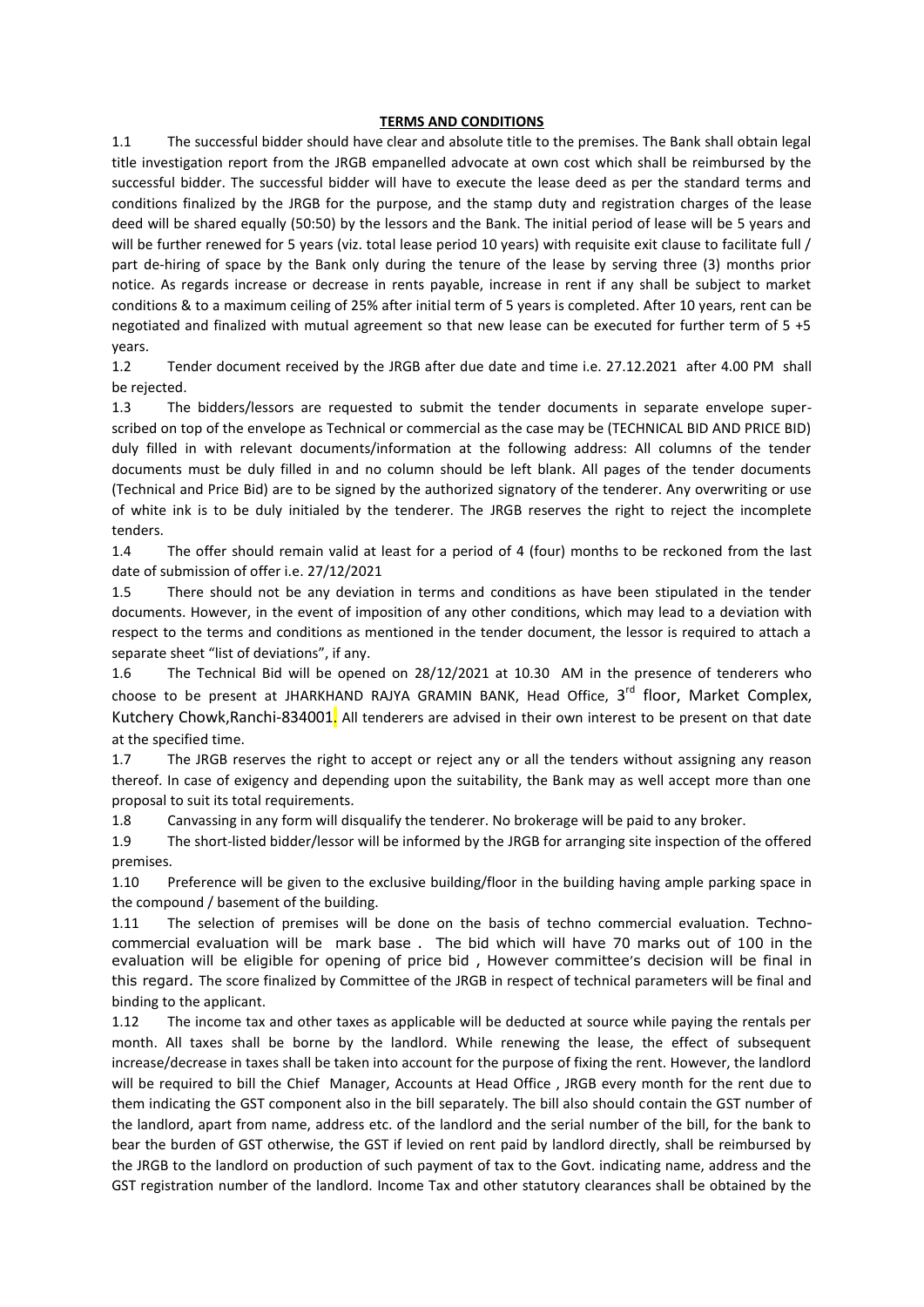lessors at their own cost as and when required. All payments to the landlord shall be made by Account Payee Cheque, Direct transfer to account or RTGS/NEFT.

1.13 Mode of measurement for premises is as follows: Area of the premises should be clearly mentioned as Carpet area which could be always measured jointly by the Bank and the landlord.

1.14 The floor wise area viz. Ground, First, Basement if any, etc with the corresponding rate for rent/taxes should be mentioned in the Price Bid. The number of car parking spaces offered should be indicated separately.

1.15 The successful bidder/lessor should arrange to obtain the municipal license/ NOC/ approval for a) Banking activities in the premises and b) Layouts etc from Local Civic Authority/collector/town planning etc. for carrying out the interior furnishing of the premises by the Bank. Bidder/Lessor should also obtain the completion certificate from Municipal authorities after the completion of interior furniture work. The required additional electrical power load of approximately 10 KW/KVA or as required will also have to be arranged by the bidder/lessor at his/her cost from the State Electricity Board or any other private electricity company in that area etc. and NOC and the space required for installation and running of the generator, provision of installation of AC Outdoors Units, Bank's Signage at front & side fascia, Earth stations, V-SAT & RF Towers, etc will also have to be provided within the compound by the bidders/lessor at no extra cost to the Bank.

1.16 Bidder/Lessor should obtain and furnish the structural stability certificate from the licensed structural consultant at his cost.

1.17 The landlord shall obtain/submit the proposal to Municipal Corporation/Collector/town planning etc. for the approval of plans immediately after receipt of approved plans along with other related documents so the interior renovation work can commence, in case of unfurnished premises.

1.18 After the completion of the interior works, etc. the lease agreement will be executed and the rent payable shall be reckoned from the date of occupation of the premises by the Bank. The lease agreement will include inter-alia, a suitable exit clause and provision of de-hiring of part/full premises.

1.19 Rent should be inclusive of all present and future taxes whatsoever, municipal charges, society charges, maintenance. However, GST shall be paid extra at applicable rate and manner. However, while renewing the lease, the effect of subsequent increase/ decrease in taxes and service charges shall be taken into account for the purpose of fixing the rent.

1.20 Electricity charges will be borne by the Bank but water supply should be maintained by the Landlord/owner within the rent.

1.21 All civil works such as Toilets, Store room etc with all accessories and doors etc. as per Bank's requirements, Rolling shutter, collapsible grill door at entry, with S.S (grade 304) railing for disabled/old people, double charged vitrified tile flooring, inside and outside painting with acrylic emulsion paint/synthetic enamel paint etc., windows, safety grill etc as advised by the Bank directly or through Bank's appointed Architect will be carried out by landlords' at their own cost before handing over possession to the Bank, Landlords will submit approved plan, Competent Authority permission, structural stability and soundness certificate before possession by the Bank.

1.22 All openings/windows to have glazed lockable windows preferably of Aluminum or UPVC with security M.S. grills by landlords' at their own cost .

1.23 Interior works like loose furniture, dry wall partition system, cubicles, and cabins false ceiling. AC lighting fixtures, signages, compactors for storage, electrical wiring for interior work etc, will be done by the Bank at its own cost as per requirement.

1.24 The inner walls should be finished with wall care putty . The walls should be painted with at least two coats of premium interior plastic emulsion paint of reputed brands . All wood/M.S are to be painted with two coats of Enamel paint. The shade/colour to be approved by Bank.

1.25 Premises should have an independent/direct access from road and not through some other establishment. Premises should have 24x7 free access.

1.26 The offers considered for site inspection shall be visited by the Committee and after through scrutiny of the available amenities, area, location, quality of construction, etc. the Committee will identify suitable properties for opening respective Price Bid, recording the reasons for rejecting the other offers.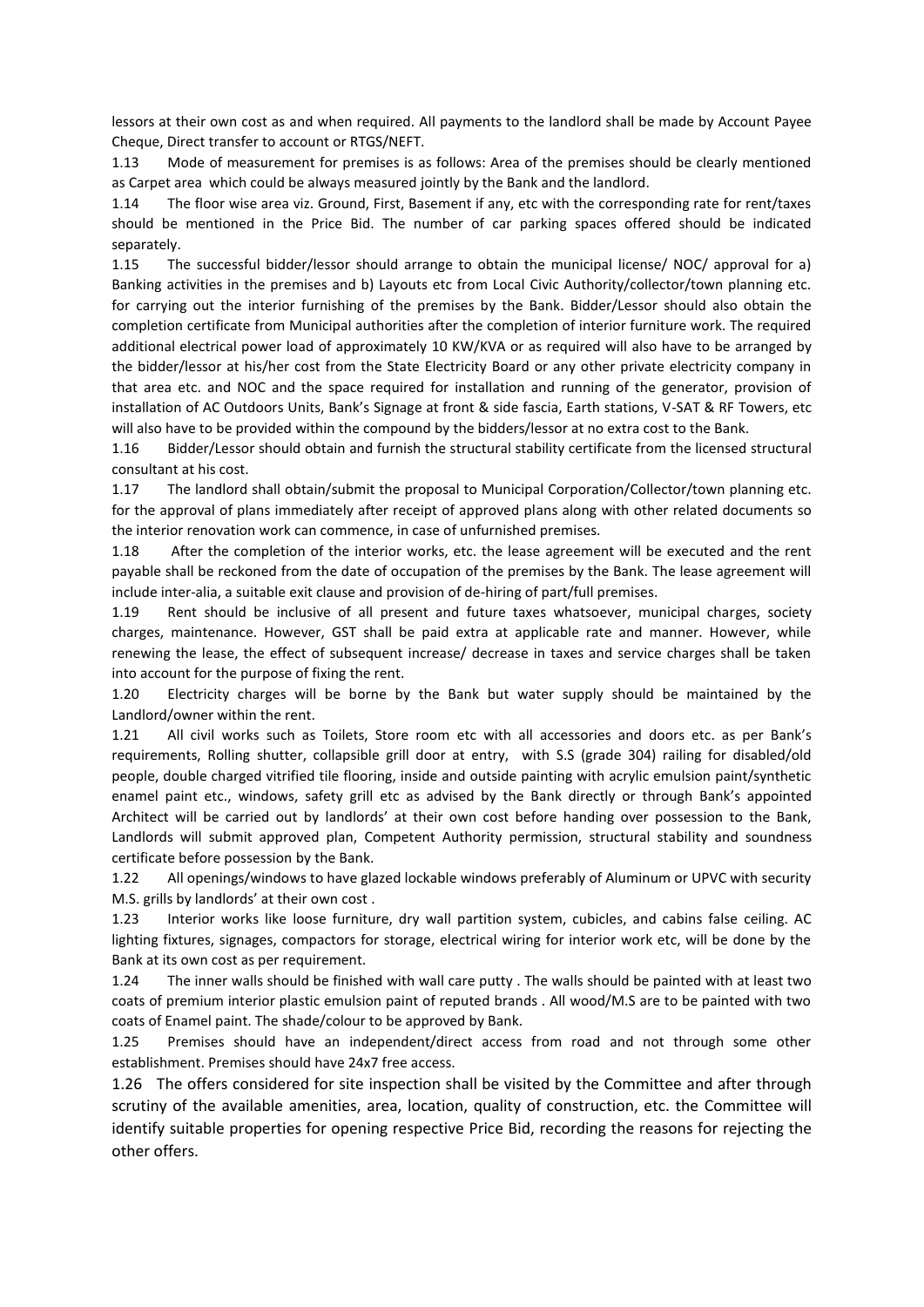1.27 It should be ensured that necessary approval from the concerned local authorities i.e. Municipality / Municipal Corporation / Development authorities / landlord and the plans are duly approved. It should also be ensured that no violation has taken place in construction and these needs to be verified. The completion certificate and occupation certificate of the building as applicable is obtained from the concerned local authority and permission is available for the specific commercial usage of the premises. This is particularly important when the use of the premises after Bank's leasing changes from its original use e.g. from residential apartment to commercial of from the residential to institutional.

1.28 If only one offer is received and technically qualified or only one offer is technically qualified of only on tender is technically qualified out of several offers received, then technically qualified single price bid can be opened on the committee's approval.

1.29 Rent will start accruing immediately on the handing over the premises to the Bank by the landlord and the latter's acceptance of the same. Hence, before the building is taken over for occupation and payment of the rent takes effect, it shall be ensured that the following requirements are fulfilled:

a) The Building is inspected thoroughly and found to be actually ready for occupation by the Bank. The work required to be carried out by the lessor, which have a bearing on the suitability of the building of occupation, is complete in all respects. If the lessor's work are not completed but the rent has to be paid, the clear scope and time frame for completion of such works should be indicated in the confirmatory Letter of acceptance / Agreement along with a liquidated damage clause. A suitable reduction in the rental should be effected for which suitable provision should be made in the agreement.

b) The occupation certificate of the Building from the local municipal authority is available for the specific usage for which the Bank will put the same. This is particularly important when the use of the premises after Bank's leasing changes from its original use e.g. from residential apartment to commercial, from residential to institutional and so on.

c) The fire safety requirements as per Bank's usage norms are fully met by the lessor and a certificate is available from the local fire authority for the said usage, wherever such certificates are mandatory for occupation of premises.

d) The planning and the installation of the additional service for which separate rental is payable like air-conditioning, additional of exclusive lift etc. are actually in process if not completed, and undertaking obtained from the landlord that these services will be completed with time bound programme. Otherwise, in addition to non payment of rental proportional to these services, suitable liquidated damage should also be levied, for which also, provision should be made in the Acceptance letter / Agreement.

e) The landlord to ensure sanction of required Power from the concerned Authorities. Expenditure incurred in this connection, including Cash Deposit if any towards sanction of Power and installation of Transformer / V Set should be borne by the landlord, and this shall be clearly spelt out in the Agreement. Any deviation in this regard should be referred to the Internal Committee of Executives for approval

#### 1.29 **No advance rents shall be paid.**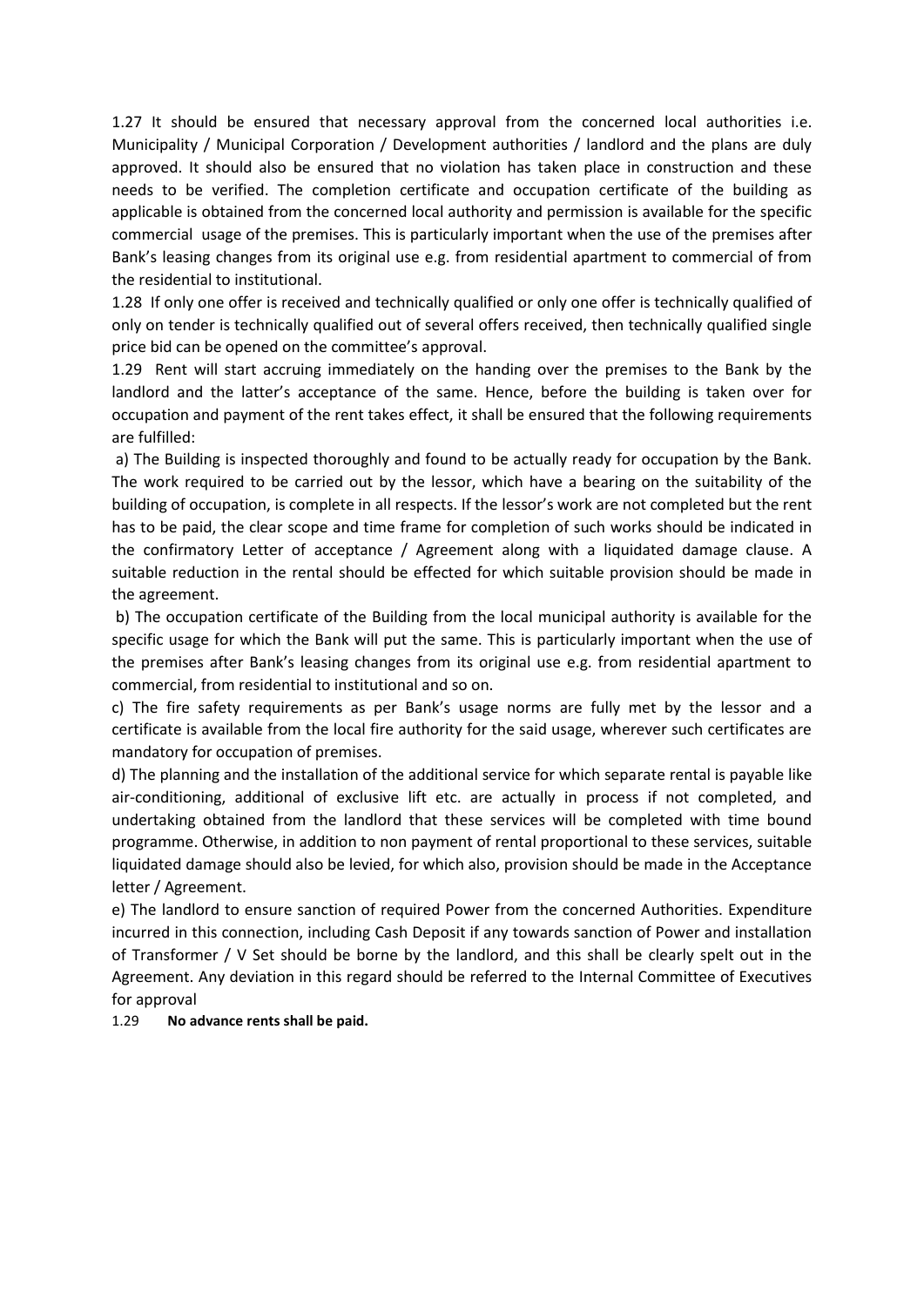#### **MODE OF SELECTION OF PREMISES**

1) All Technical bids will be first opened and applications will be screened. All the premises will be visited by the committee to verify the suitability and the premises will be awarded marks based on following criteria

| $\overline{\mathsf{s}}$ .<br>No | <b>Criteria</b>                                                                                                                                                                 | <b>Marks</b> |
|---------------------------------|---------------------------------------------------------------------------------------------------------------------------------------------------------------------------------|--------------|
| $\mathbf{1}$                    | Location/Prominence<br>On Main Road Junction:15<br>On Main Road: 10<br>Inner side from Main Road: 5                                                                             | 15           |
| $\overline{2}$                  | surroundings of thepremises<br>Adequate natural light and ventilation:05<br>In-adequate natural light and ventilation:00                                                        | 5            |
| 3                               | Frontage/elevation<br>$>= 40$ feet = 10<br>$>= 30$ feet $= 07$<br>$>= 20$ feet $= 05$                                                                                           | 10           |
| 4                               | Age of the Building (max.marks-10)<br>New:10<br>$1 - 5$ years old :8<br>$5-10$ years old :6<br>10-15 years old :4                                                               | 10           |
| 5                               | Availability of entire area in one floor<br>On ground floor:20<br>GF + immediate Upper floor with internal lift +stair: 10<br>GF + Immediate Upper Floor with internal stair:05 | 20           |
| 6                               | Parking<br>(max.marks-10)<br>Coveredparking: 10<br>Openparking: 5                                                                                                               | 10           |
| 7                               | Government Authorities approval for the premises                                                                                                                                | 10           |
| 8                               | Landlord's readiness for constructing/modifying premises as per<br><b>Bank specification</b>                                                                                    | 10           |
| 9                               | Ambience, convenience and suitability of premises as assessed<br>by Premises Selection Committee                                                                                | 10           |
|                                 | Total Marks---100                                                                                                                                                               |              |

**The premises getting less than 70 marks will be summarily rejected. Committee's decision in this regard is final.**

**2) Price bids of the only shortlisted premises will be opened and negotiation will be held with L1 (lowest) bidder.**

**I undertake to construct/modify the building in accordance with the above specifications and as per layout plan provided by the Bank. In case it is found at any stage after the building is taken over by the Bank that any of the above work has not been executed by me, I undertake that the same may be carried out by the Bank at my cost.**

**Place:**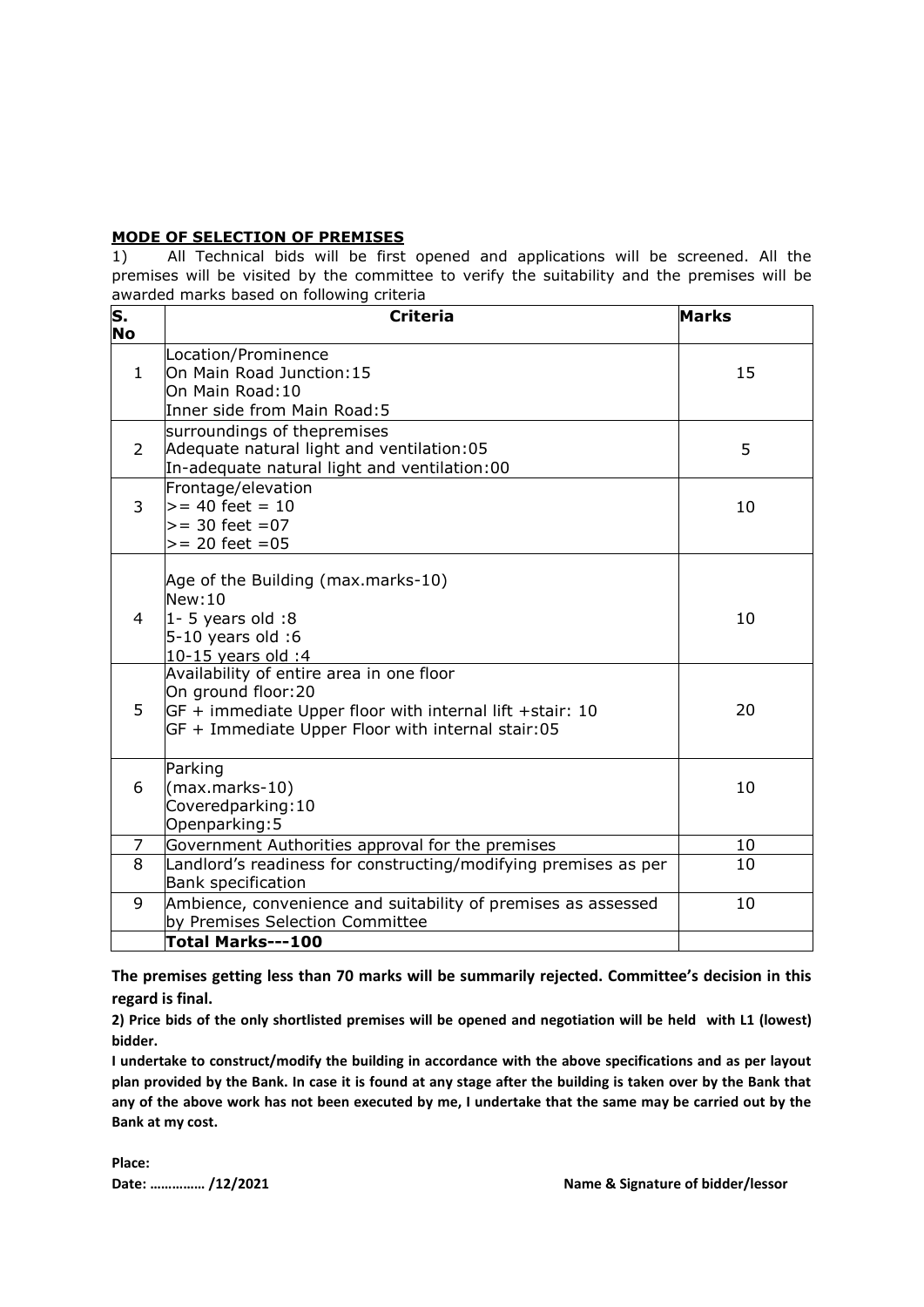# **OFFER LETTER**

General Manager-I

JHARKHAND RAJYA GRAMIN BANK, Head Office :Ranchi ,

3<sup>rd</sup> floor, Market Complex,

Kutchery Chowk,Ranchi-834001

With reference to your advertisement in the local Newspapers dated…………… and the Tender No. dated 06/12/2021 placed in the Bank's website, www.jrgb.in, I/ we hereby offer the premises owned by us for Ranchi Main Branch on lease basis:

| A              | <b>General Information:</b>                                        | <b>DETAILS</b> |
|----------------|--------------------------------------------------------------------|----------------|
| $\mathbf{1}$   | Name of the Landlord                                               |                |
| $\overline{2}$ | Mobile No.                                                         |                |
| 3              | Location of premises offered                                       |                |
| 4              | Floor of the premises offered, i.e GF/FF/                          |                |
| 5              | Name of the building                                               |                |
| 6              | Door No.                                                           |                |
| 7              | Name of the street                                                 |                |
| 8              | Name of the city                                                   |                |
| 9              | Pin code                                                           |                |
| В              | Technical information:                                             |                |
| $\mathbf{1}$   | Building - Load bearing or Frame structure                         |                |
| $\overline{2}$ | Type of building-<br>Residential/Institutional/Industrial          |                |
| 3              | No. of floors                                                      |                |
| C              | <b>Status of premises:</b>                                         |                |
| 1              | Building ready for occupation- Yes /No                             |                |
| $\overline{2}$ | If No, how much time will be required for<br>completion/occupation |                |
| 3              | Carpe area                                                         |                |
| D              | Amenities available:                                               |                |
| $\mathbf{1}$   | Electrical power supply - Yes / No                                 |                |
| 2              | Running water supply - Yes /No                                     |                |
| 3              | Whether plans are approved by the local<br>authorities - Yes /No   |                |
| 4              | Whether NOC from the department obtained<br>– Yes /No              |                |
| 5              | Whether occupation certificate has been<br>received - Yes /No      |                |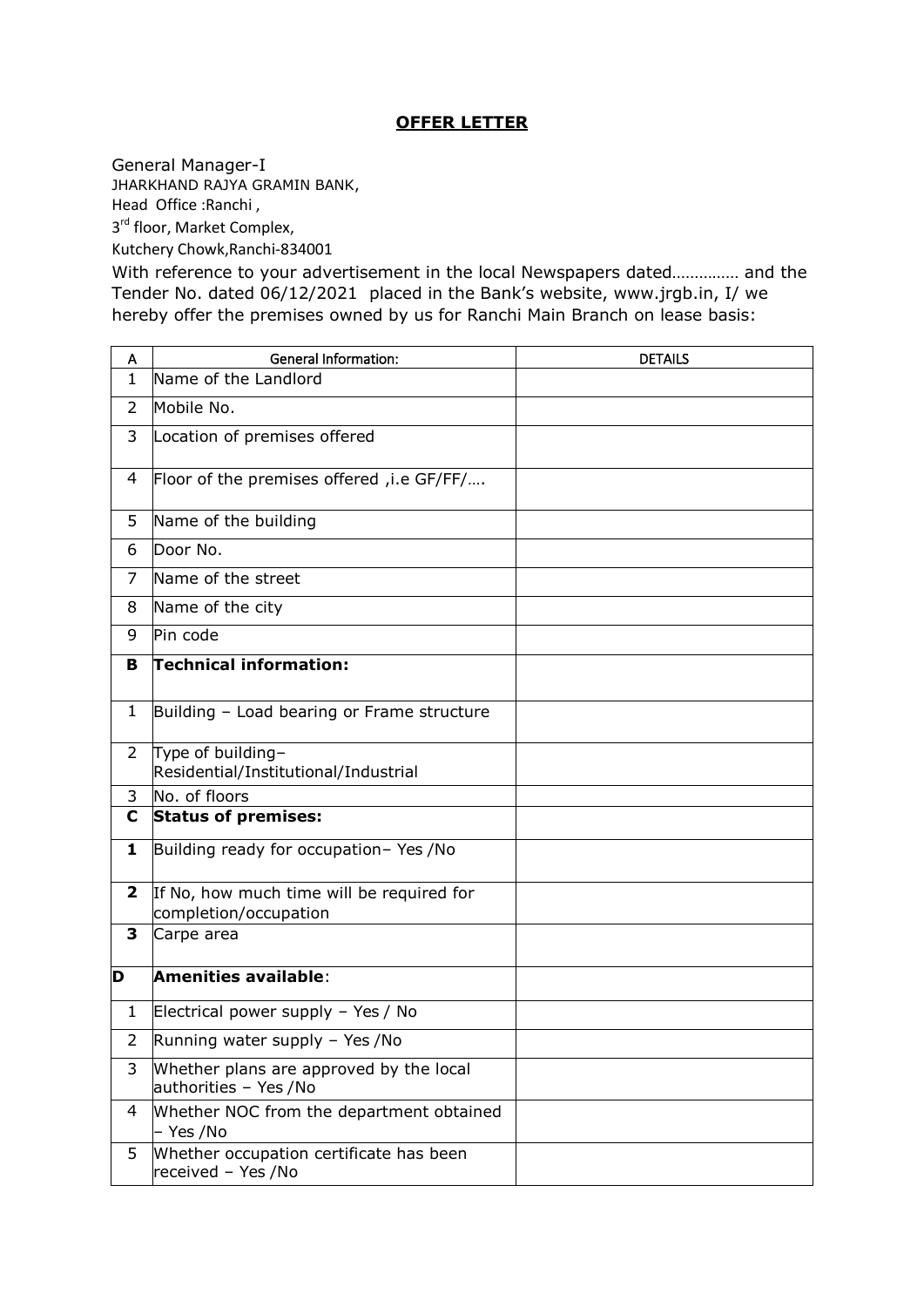| 6 | Whether direct access is available from the<br>main road - Yes /No                             |  |
|---|------------------------------------------------------------------------------------------------|--|
| 7 | Whether captive power supply is available -<br>Yes /No                                         |  |
| 8 | Whether fully air-conditioned or partly air-<br>conditioned                                    |  |
| 9 | Whether lift facilities are available -Yes                                                     |  |
|   | Whether sufficient space is available on the<br>ROOF for installation of V-SAT or RF Tower for |  |
|   | 11 Mention the list of any other amenities which<br>are provided                               |  |
|   | 12 Any additional information                                                                  |  |

## Enclosures:

- 1. Copy of Approved Plan
- 2. Location Map
- 3. Copy of property document
- 4. Photo of the premises
	- 1. …………………………………………. 2. …………………………………………

Signature (s) of the owner (s)

|           | Name: Name: |  |
|-----------|-------------|--|
|           |             |  |
| MobileNo: | MobileNo:   |  |
| Email:    | Email:      |  |
|           |             |  |
|           |             |  |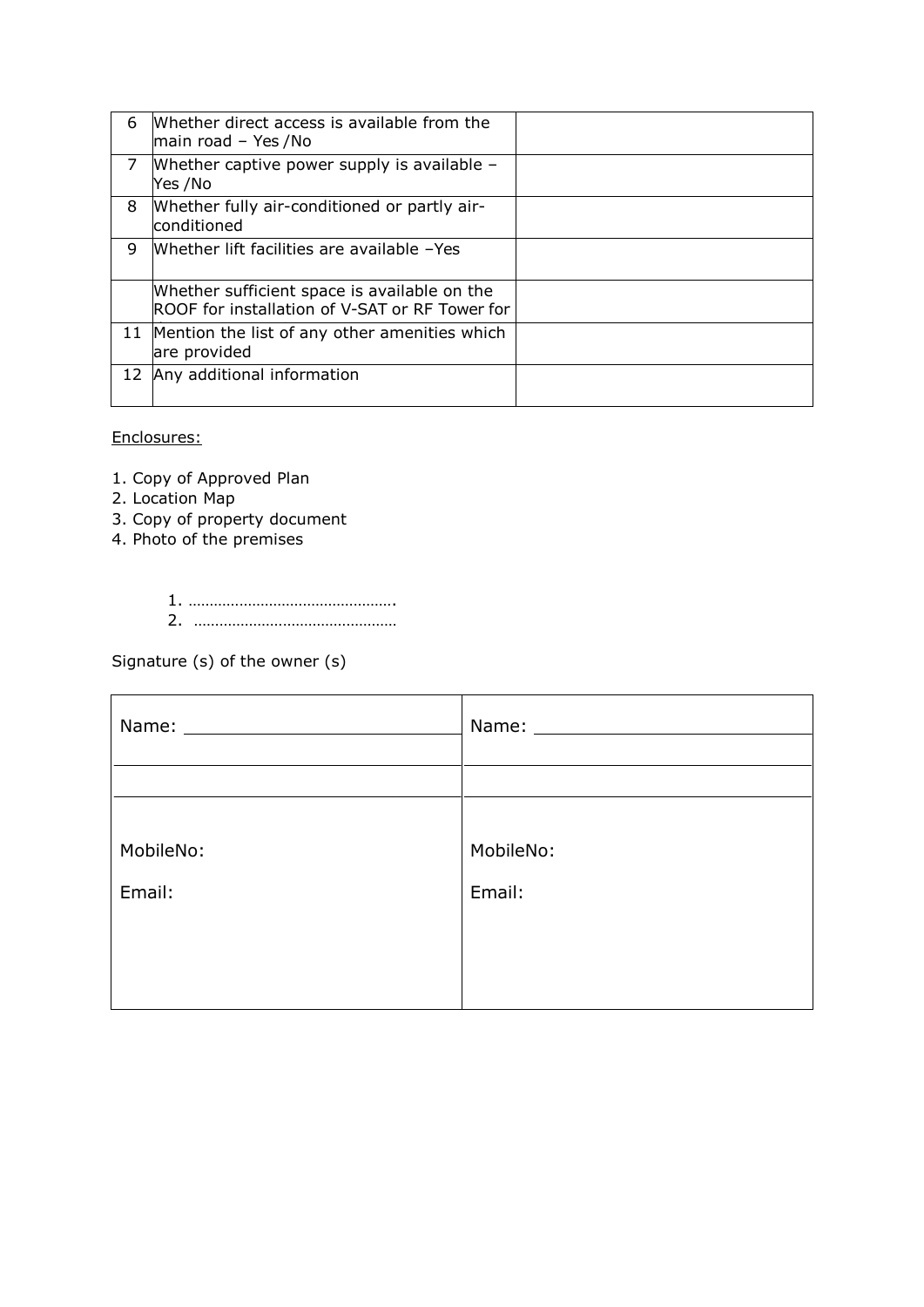# **JHARKHAND RAJYA GRAMIN BANK**

(A Government of India Undertaking) Head Office : **Ranchi**

**Accounts Department**

NOTICE INVITING TENDER FOR PREMISES ON LEASE

# **PART-B**

**(To be submitted in separate cover)**

# **PRICE- BID (COVER)**

**OFFER OF PREMISES ON LEASE Ranchi Main Branch** 

*AT* 

 **In and surrounding 1 KM radius of Main road**  *<u> Oriental Contract Contract Contract Contract Contract Contract Contract Contract Contract Contract Contract Contract Contract Contract Contract Contract Contract Contract Contract Contract Contract Contract Contract Co*</u>  **From Albert Ekka Chowk towards the Hinu chowk around Main road, Ranchi. Last Date for Submission: 27/12/2021**